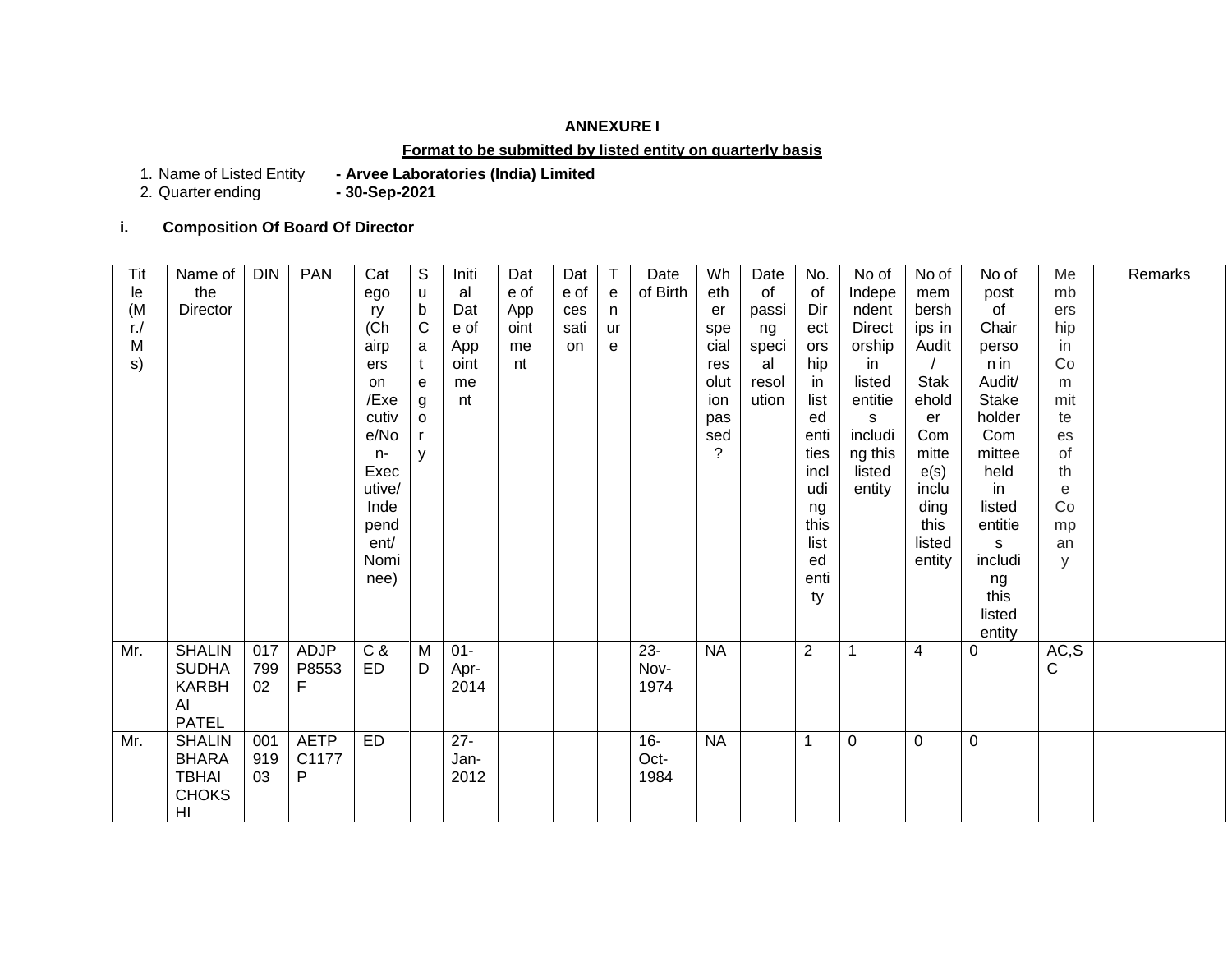| Mr.  | <b>VISHAL</b><br><b>NITIN</b>                                     | 079<br>774       | <b>ABGP</b><br>N6490      | $\overline{1}$  | $04-$<br>Dec-          | 04-<br>Dec-            |                           | $\overline{4}$<br>5 | $26 -$<br>Dec-         | <b>No</b> |                        | -1             | 1              | $\overline{c}$ | $\overline{2}$ | AC, S<br>$C,$ NR   |                                                                                                                                                                                                                                                                                   |
|------|-------------------------------------------------------------------|------------------|---------------------------|-----------------|------------------------|------------------------|---------------------------|---------------------|------------------------|-----------|------------------------|----------------|----------------|----------------|----------------|--------------------|-----------------------------------------------------------------------------------------------------------------------------------------------------------------------------------------------------------------------------------------------------------------------------------|
|      | <b>MEHTA</b>                                                      | 97               | B                         |                 | 2017                   | 2017                   |                           |                     | 1974                   |           |                        |                |                |                |                | $\mathsf C$        |                                                                                                                                                                                                                                                                                   |
| Mr.  | <b>PARAG</b><br><b>BHAI</b><br><b>MANUB</b><br>HAI<br><b>SHAH</b> | 087<br>739<br>74 | <b>ASKP</b><br>S3132<br>P | $\overline{1}$  | $27 -$<br>Jun-<br>2020 | $27 -$<br>Jun-<br>2020 | $16 -$<br>Se<br>p-<br>202 | -1<br>5             | $12 -$<br>May-<br>1954 | <b>NA</b> |                        | -1             |                | 1              | 0              | SC, N<br><b>RC</b> |                                                                                                                                                                                                                                                                                   |
| Mrs. | <b>CHAND</b><br><b>RAKAL</b><br>Α<br><b>ASHOK</b><br><b>BHATT</b> | 079<br>775<br>17 | <b>AASP</b><br>B1002<br>В | $\overline{ID}$ | $04-$<br>Dec-<br>2017  | 04-<br>Dec-<br>2017    | $17 -$<br>Jul-<br>202     | $\overline{4}$<br>3 | $22 -$<br>Sep-<br>1948 | <b>NA</b> |                        | $\overline{1}$ |                | 1              | 0              | AC, N<br><b>RC</b> |                                                                                                                                                                                                                                                                                   |
| Mrs. | <b>NEETU</b><br><b>RISHI</b><br><b>JALAN</b>                      | 087<br>194<br>70 | <b>AFNP</b><br>G4864<br>N | ID              | $12 -$<br>Feb-<br>2021 | $12 -$<br>Feb-<br>2021 |                           | 8                   | 03-Jul-<br>1982        | Yes       | $24 -$<br>Sep-<br>2021 | $\overline{1}$ |                | 1              | $\mathbf 0$    |                    | In addition to the<br>Director in this<br>Company, she<br>is a Director and<br>member of Audit<br>Committee of 1<br>Unlisted<br>CompanyIn<br>addition to the<br>Director in this<br>Company, she<br>is a Director and<br>member of Audit<br>Committee of 1<br>Unlisted<br>Company |
| Mr.  | Dipen<br>Ashit<br>Dalal                                           | 092<br>197<br>31 | <b>AYYP</b><br>D4257<br>A | $\overline{ID}$ | $17 -$<br>Jul-<br>2021 | $17 -$<br>Jul-<br>2021 |                           | $\overline{2}$      | $24 -$<br>Jun-<br>1992 | Yes       | $24 -$<br>Sep-<br>2021 | $\overline{2}$ | $\overline{2}$ | 0              | $\mathbf 0$    |                    |                                                                                                                                                                                                                                                                                   |

| Company Remarks          |     |
|--------------------------|-----|
| <b>Whether Permanent</b> | Yes |
| chairperson appointed    |     |
| Whether Chairperson is   | Yes |
| related to MD or CEO     |     |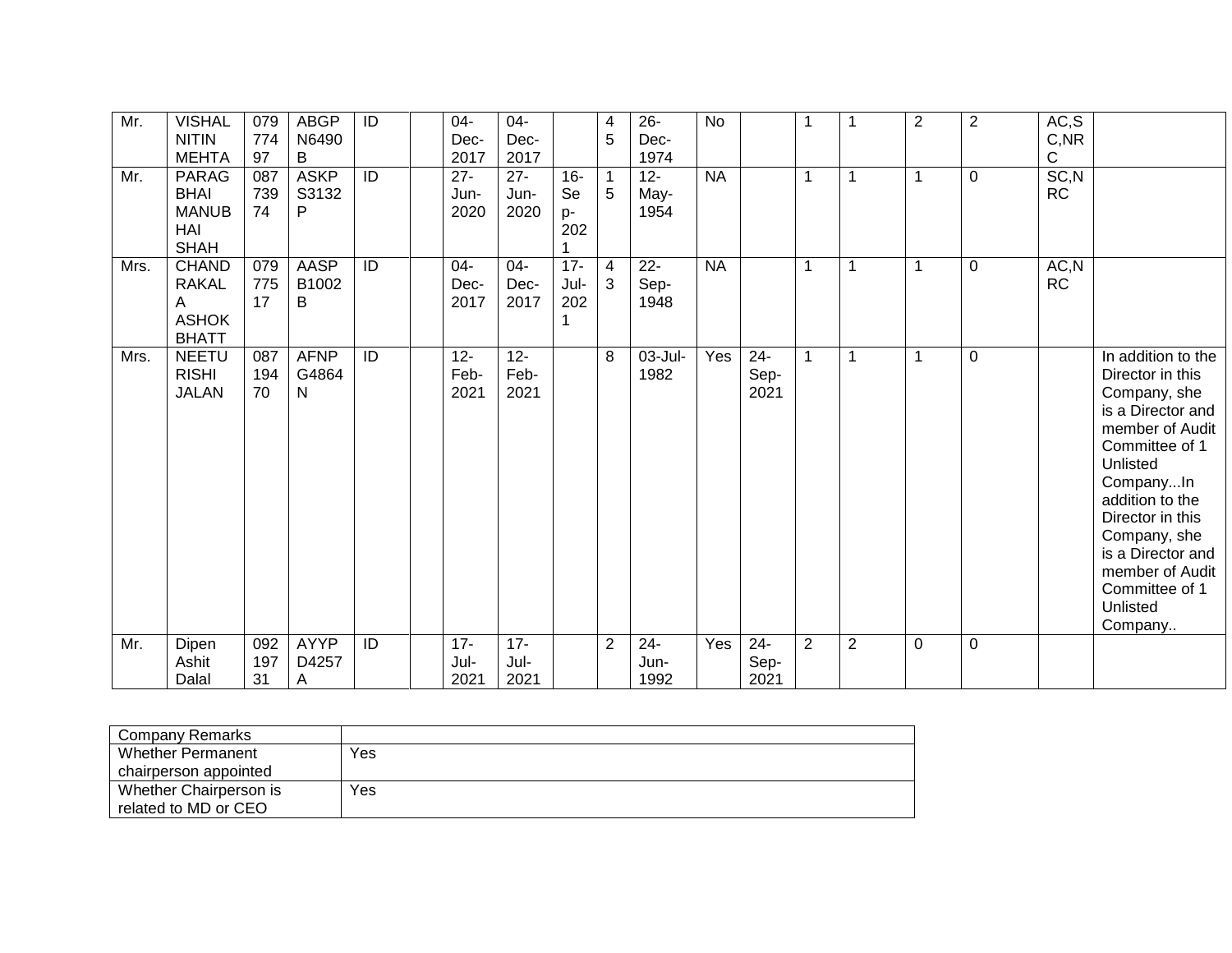# **ii. Composition of Committees**

#### **a. Audit Committee**

| Sr.<br>No. | Name of the Director                       | Category | Chairperson/<br>Membership | Appointment<br>Date | <b>Cessation Date</b> |
|------------|--------------------------------------------|----------|----------------------------|---------------------|-----------------------|
|            | <b>SHALIN SUDHAKARBHAI</b><br><b>PATFI</b> | $C$ & ED | Member                     | 04-Dec-2017         |                       |
|            | VISHAL NITIN MEHTA                         | ID       | Chairperson                | 04-Dec-2017         |                       |
|            | CHANDRAKALA ASHOK BHATT                    | ID       | Member                     | 27-Jun-2020         | 17-Jul-2021           |

| Company Remarks          |     |
|--------------------------|-----|
| <b>Whether Permanent</b> | Yes |
| appointed<br>chairperson |     |

## **b. Stakeholders Relationship Committee**

| Sr.<br>No. | Name of the Director                | Category | Chairperson/<br>Membership | Appointment<br>Date | <b>Cessation Date</b> |
|------------|-------------------------------------|----------|----------------------------|---------------------|-----------------------|
|            | <b>SHALIN SUDHAKARBHAI</b><br>PATEL | C & ED   | Member                     | 04-Dec-2017         |                       |
|            | VISHAL NITIN MEHTA                  |          | Chairperson                | 04-Dec-2017         |                       |
|            | PARAGBHAI MANUBHAI SHAH             | ID       | Member                     | 27-Jun-2020         | 16-Sep-2021           |

| Company Remarks          |     |
|--------------------------|-----|
| <b>Whether Permanent</b> | Yes |
| chairperson appointed    |     |

#### **c. Risk Management Committee**

| Sr. | Name of the Director | Category | Chairperson/Membership | Appointment | <b>Cessation Date</b> |
|-----|----------------------|----------|------------------------|-------------|-----------------------|
| No. |                      |          |                        | Date        |                       |

| Company Remarks          |  |
|--------------------------|--|
| <b>Whether Permanent</b> |  |
| chairperson appointed    |  |

#### **d. Nomination and Remuneration Committee**

| Sr.<br>No. | Name of the Director      | Category | Chairperson/Membership | Appointment<br>Date | Cessation<br>Date |
|------------|---------------------------|----------|------------------------|---------------------|-------------------|
|            | <b>VISHAL NITIN MEHTA</b> | ID       | Chairperson            | 04-Dec-2017         |                   |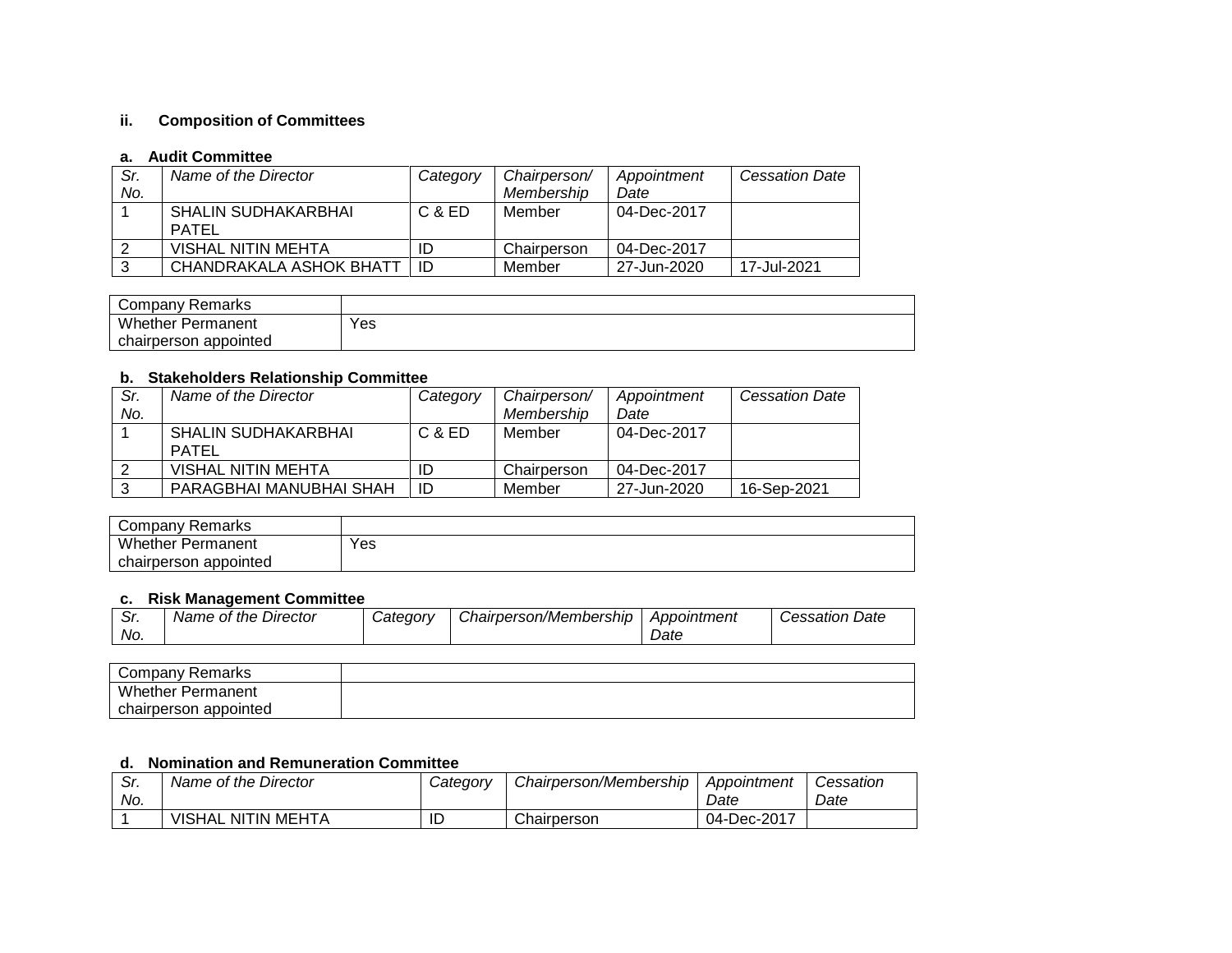| <b>ASHOK</b><br><b>BHATT</b><br>JHANDRAKALA ^ | שו | Member | $Dec-2017$<br>04- | $-202$<br>$\overline{\phantom{a}}$<br>Jul∹ |
|-----------------------------------------------|----|--------|-------------------|--------------------------------------------|
| , MANUBHAI SHAH<br>PARAGBHAL                  | ID | Member | $-2020$<br>Jur    | 16-Sep-2021                                |

| Company Remarks          |     |
|--------------------------|-----|
| <b>Whether Permanent</b> | Yes |
| chairperson appointed    |     |

## iii. **Meeting of Board of Directors**

| Date(s) of Meeting<br>(if any) in the<br>previous quarter | Date(s) of Meeting<br>(if any) in the<br>relevant quarter | Whether<br>requirement of<br>Quorum met | Number of<br>Directors present | <b>Number of Independent</b><br>Directors present |
|-----------------------------------------------------------|-----------------------------------------------------------|-----------------------------------------|--------------------------------|---------------------------------------------------|
| 31-Mav-2021                                               | 17-Jul-2021                                               | Yes                                     |                                |                                                   |
| 17-Jun-2021                                               |                                                           |                                         |                                |                                                   |

| Company Remarks                 |    |
|---------------------------------|----|
| Maximum gap between any two     | 29 |
| consecutive (in number of days) |    |

## iv. **Meeting of Committees**

| Name of the<br><b>Committee</b>                  | Date(s) of<br>meeting during<br>of the committee<br>in the previous<br>quarter | Date(s) of<br>meeting of the<br>committee in the<br>relevant quarter | Whether<br>requirement<br>of Quorum<br>met (Yes/No) | Number of<br><b>Directors</b><br>present | <b>Number of</b><br>independent<br>directors<br>present |
|--------------------------------------------------|--------------------------------------------------------------------------------|----------------------------------------------------------------------|-----------------------------------------------------|------------------------------------------|---------------------------------------------------------|
| <b>Audit Committee</b>                           | 17-Jun-2021                                                                    | 17-Jul-2021                                                          | Yes                                                 | 3                                        | 3                                                       |
| Nomination &<br>Remuneration<br>Committee        | 17-Jun-2021                                                                    | 17-Jul-2021                                                          | Yes                                                 | 3                                        | 3                                                       |
| <b>Stakeholders</b><br>Relationship<br>Committee | 17-Jun-2021                                                                    | 17-Jul-2021                                                          | Yes                                                 | 3                                        | 3                                                       |

| ' Company Remarks                                              |    |
|----------------------------------------------------------------|----|
| Maximum gap between any two<br>consecutive (in number of days) | 29 |
| [Only for Audit Committee]                                     |    |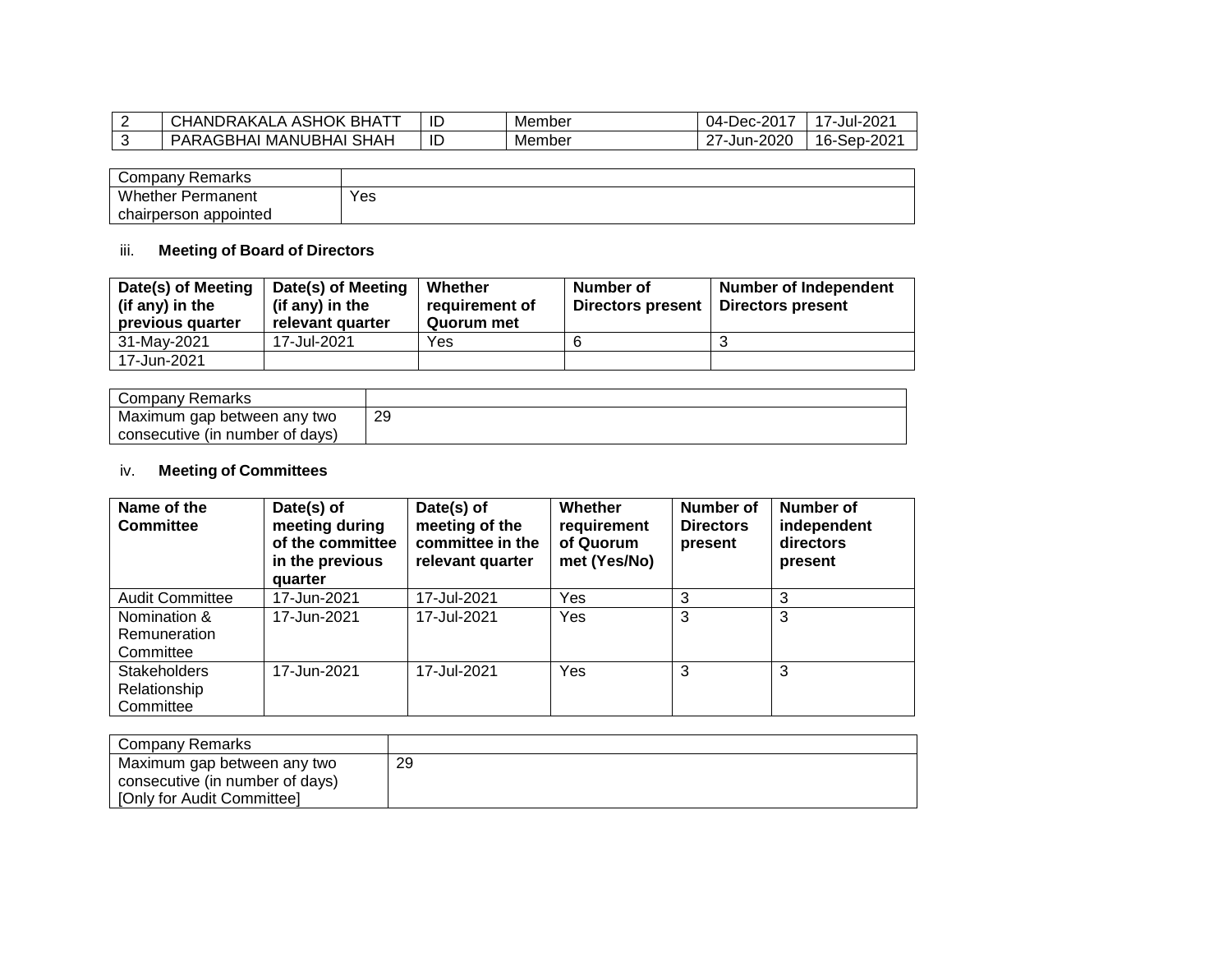#### v. **Related Party Transactions**

| <b>Subject</b>                                          | <b>Compliance status</b><br>(Yes/No/NA) | <b>Remark</b> |
|---------------------------------------------------------|-----------------------------------------|---------------|
| Whether prior approval of audit committee obtained      | Yes                                     |               |
| Whether shareholder approval obtained for material RPT  | Yes                                     |               |
| Whether details of RPT entered into pursuant to omnibus | Not Applicable                          |               |
| approval have been reviewed by Audit Committee          |                                         |               |

| Disclosure of notes on related party   |  |
|----------------------------------------|--|
| I transactions and Disclosure of notes |  |
| of material related party transactions |  |

#### **VI. Affirmations**

- 1. The composition of Board of Directors is in terms of SEBI (Listing obligations and disclosure requirements) Regulations, 2015. **Yes**
- 2. The composition of the following committees is in terms of SEBI(Listing obligations and disclosure requirements) Regulations, 2015
	- a. Audit Committee **Yes**
	- b. Nomination & remuneration committee **Yes**
	- c. Stakeholders relationship committee **Yes**
	- d. Risk management committee (applicable to the top 100 listed entities) **- Not applicable**
- 3. The committee members have been made aware of their powers, role and responsibilities as specified in SEBI (Listing obligations and disclosure requirements) Regulations, 2015. **- Yes**
- 4. The meetings of the board of directors and the above committees have been conducted in the manner as specified in SEBI (Listing obligations and disclosure requirements) Regulations, 2015.**- Yes**
- 5. a. This report and/or the report submitted in the previous quarter has been placed before Board of Directors. **- Yes** b. Any comments/observations/advice of Board of Directors may be mentioned here:

| Name               | <b>SHALIN SUDHAKARBHAI PATEL</b> |
|--------------------|----------------------------------|
| <b>Designation</b> | <b>Managing Director</b>         |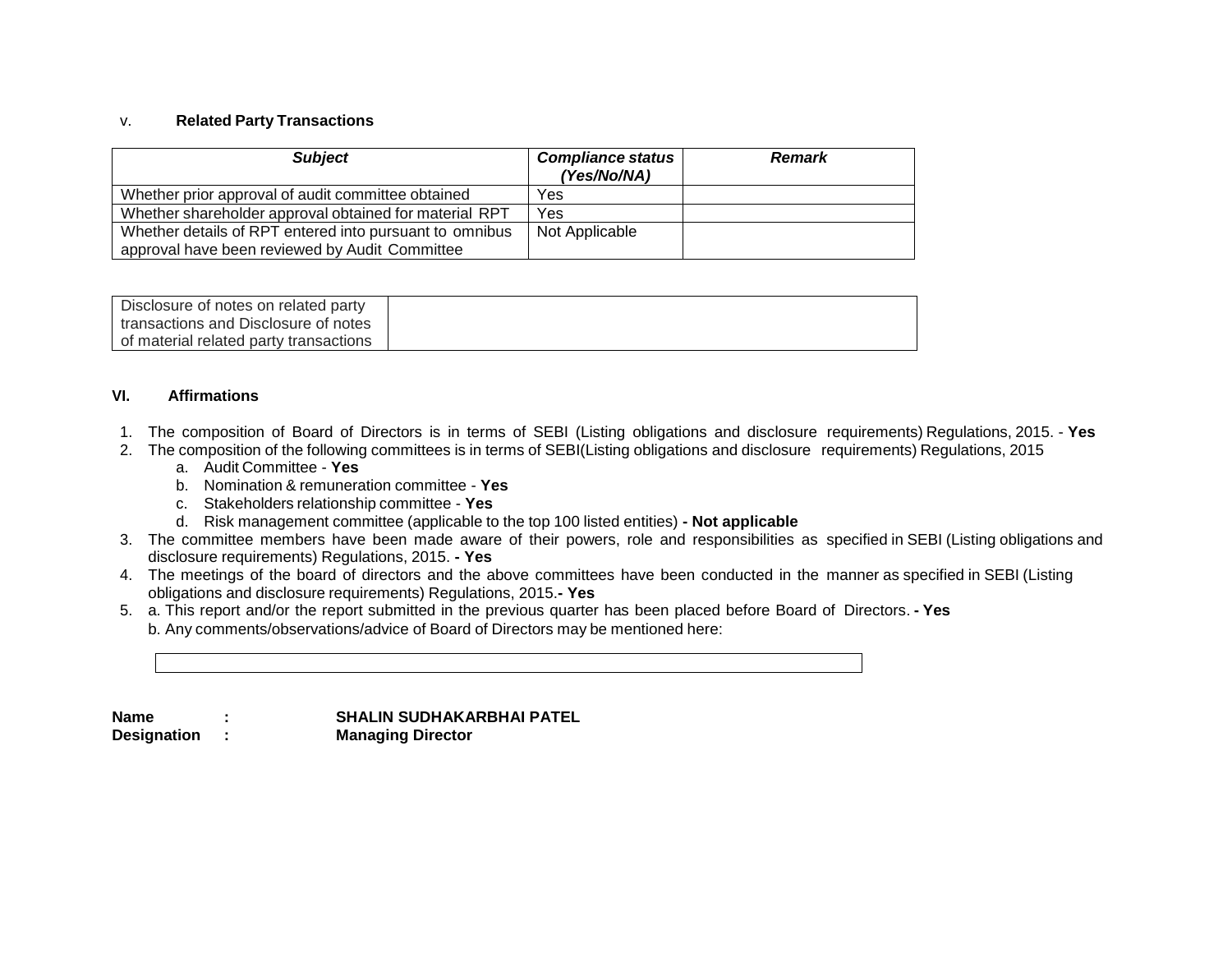## **ANNEXURE III**

## **Affirmations**

| <b>Broad Heading</b>                                                                                                                                                                          | <b>Regulation</b><br><b>Number</b>           | <b>Compliance</b><br><b>Status</b> | <b>Company Remark</b> |
|-----------------------------------------------------------------------------------------------------------------------------------------------------------------------------------------------|----------------------------------------------|------------------------------------|-----------------------|
| Copy of the annual report<br>including balance sheet, profit<br>and loss account, directors<br>report, corporate governance<br>report, business responsibility<br>report displayed on website | 46(2)                                        | Yes                                |                       |
| Presence of Chairperson of<br>Audit Committee at the Annual<br>General Meeting                                                                                                                | 18(1)(d)                                     | Yes                                |                       |
| Presence of Chairperson of<br>the nomination and<br>remuneration committee at the<br>annual general meeting                                                                                   | 19(3)                                        | Yes                                |                       |
| Presence of Chairperson of<br>the Stakeholder Relationship<br>committee at the annual<br>general meeting                                                                                      | 20(3)                                        | Yes                                |                       |
| <b>Whether "Corporate</b><br>Governance Report" disclosed<br>in Annual Report                                                                                                                 | $34(3)$ read with<br>para C of<br>Schedule V | Yes                                |                       |

Note:

**Name** : **SHALIN SUDHAKARBHAI PATEL<br>Designation : Managing Director** 

**Managing Director**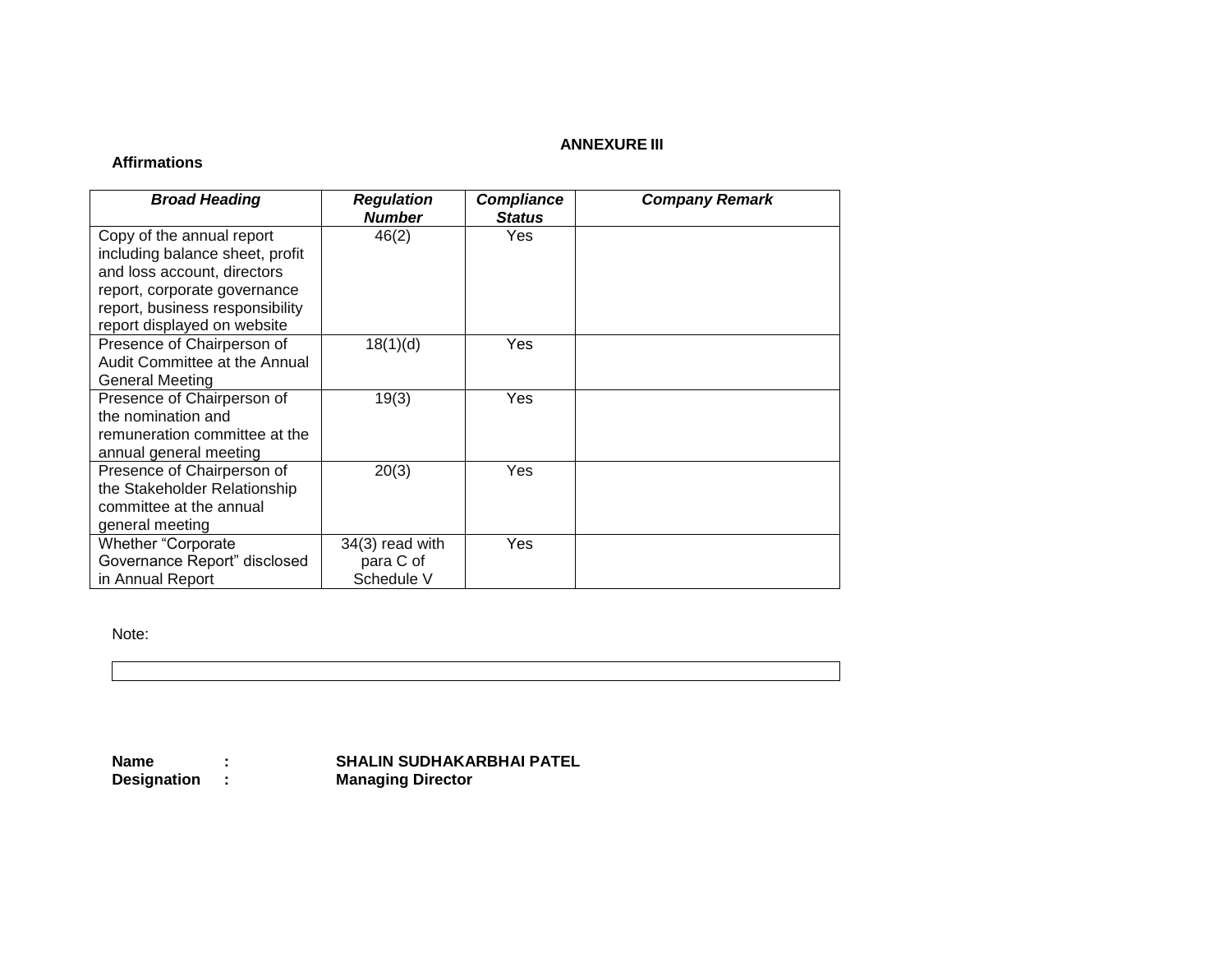|                                                             |                                                                      |                                                                                                            |                                                                |                                                                        | <b>ANNEXURE IV</b>                                                   |                                                                                                         |                                                             |
|-------------------------------------------------------------|----------------------------------------------------------------------|------------------------------------------------------------------------------------------------------------|----------------------------------------------------------------|------------------------------------------------------------------------|----------------------------------------------------------------------|---------------------------------------------------------------------------------------------------------|-------------------------------------------------------------|
| %symbol%                                                    |                                                                      |                                                                                                            | %company Name%                                                 |                                                                        |                                                                      | <b>%guarter Ended%</b>                                                                                  |                                                             |
|                                                             |                                                                      |                                                                                                            |                                                                |                                                                        |                                                                      | (A) Any loan or any other form of debt advanced by the listed entity directly or indirectly to          |                                                             |
|                                                             | Aggregate amount advanced during six months                          |                                                                                                            |                                                                |                                                                        |                                                                      | Balance outstanding at the end of six months                                                            |                                                             |
| Promoter or<br>any other<br>entity<br>controlled by<br>them | Promoter<br>Group or<br>any other<br>entity<br>controlled<br>by them | <b>Directors</b><br><i>(including)</i><br>relatives)<br>or any<br>other<br>entity<br>controlled<br>by them | <b>KMPs or</b><br>any other<br>entity<br>controlled<br>by them | Promot<br>er or<br>any<br>other<br>entity<br>controll<br>ed by<br>them | Promoter<br>Group or<br>any other<br>entity<br>controlled<br>by them | <b>Directors</b><br><i>(including)</i><br>relatives) or<br>any other<br>entity<br>controlled by<br>them | <b>KMPs or any</b><br>other entity<br>controlled by<br>them |
|                                                             |                                                                      |                                                                                                            |                                                                |                                                                        |                                                                      |                                                                                                         |                                                             |

**(B) Any guarantee/ comfort letter (by whatever name called) provided by the listed entity directly or indirectly, in connection with any loan(s) or any other form of debt availed by:**

| <b>Entity</b>                                                                                                    | Type (guarantee, comfort letter<br>etc.) | Aggregate amount of<br>issuance during six<br>months | Balance outstanding at the<br>end of six months (taking into<br>account any invocation) |
|------------------------------------------------------------------------------------------------------------------|------------------------------------------|------------------------------------------------------|-----------------------------------------------------------------------------------------|
| Promoter<br>or<br>any other entity<br>controlled<br>by<br>them                                                   |                                          |                                                      |                                                                                         |
| Promoter<br>Group or<br>any<br>other<br>entity<br>controlled<br>by<br>them                                       |                                          |                                                      |                                                                                         |
| <b>Directors</b><br><i>(including</i><br>relatives)<br><b>or</b><br>any other entity<br>controlled<br>by<br>them |                                          |                                                      |                                                                                         |

# **ANNEXURE IV**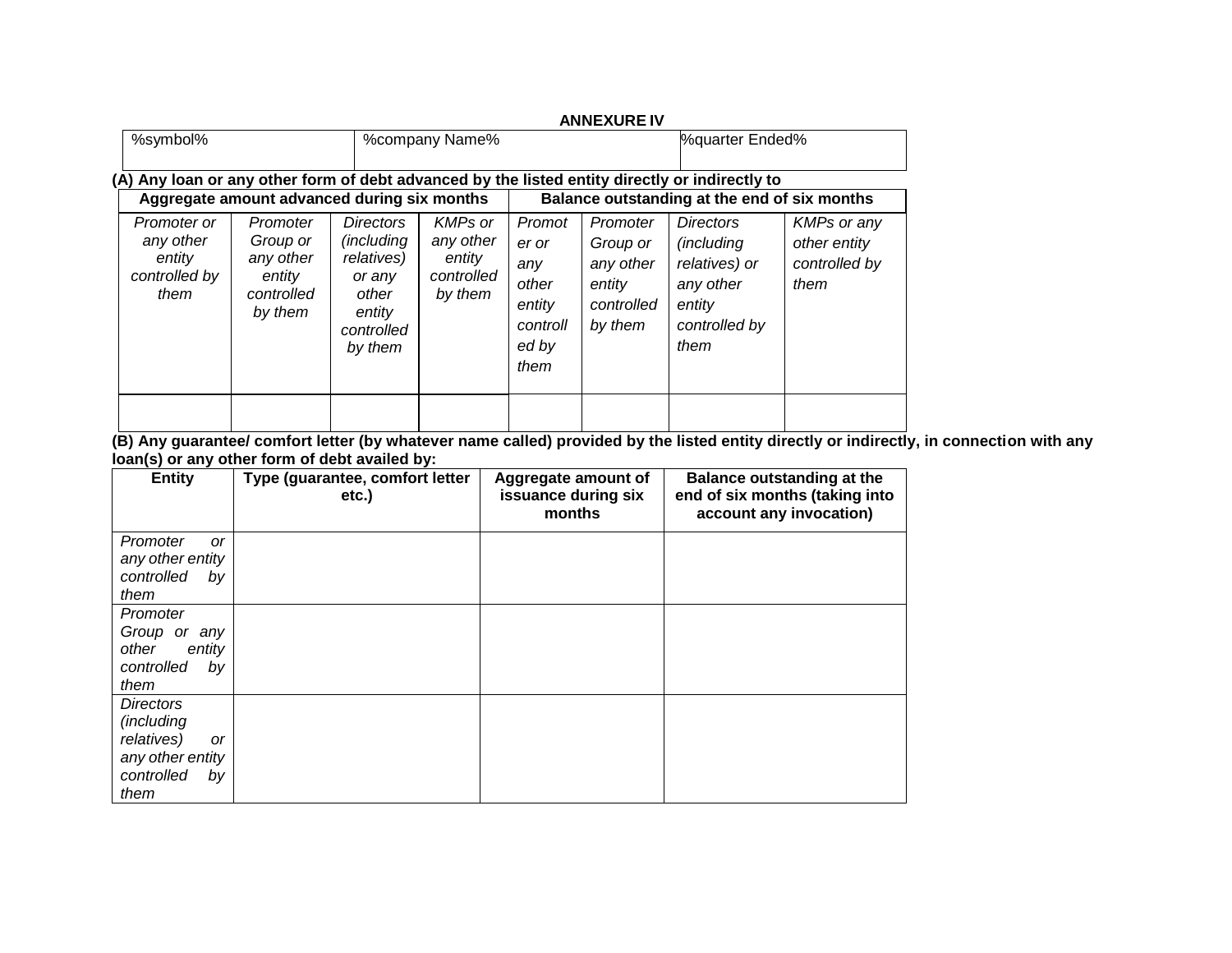| KMPs or<br>any   |  |  |
|------------------|--|--|
| other<br>entity  |  |  |
| controlled<br>by |  |  |
| them             |  |  |

**(C) Any security provided by the listed entity directly or indirectly, in connection with any loan(s) or any other form of debt availed by:**

| <b>Entity</b>                   | <b>Type of Security (cash,</b><br>shares etc.)                                                      | Aggregate value of<br>security provided<br>during six months | <b>Balance outstanding at the</b><br>end of six months |
|---------------------------------|-----------------------------------------------------------------------------------------------------|--------------------------------------------------------------|--------------------------------------------------------|
| Promoter or any                 |                                                                                                     |                                                              |                                                        |
| other<br>entity                 |                                                                                                     |                                                              |                                                        |
| controlled<br>by                |                                                                                                     |                                                              |                                                        |
| them                            |                                                                                                     |                                                              |                                                        |
| Promoter Group                  |                                                                                                     |                                                              |                                                        |
| other<br>or any                 |                                                                                                     |                                                              |                                                        |
| entity controlled               |                                                                                                     |                                                              |                                                        |
| by them                         |                                                                                                     |                                                              |                                                        |
| <b>Directors</b>                |                                                                                                     |                                                              |                                                        |
| (including                      |                                                                                                     |                                                              |                                                        |
| relatives) or any               |                                                                                                     |                                                              |                                                        |
| other<br>entity                 |                                                                                                     |                                                              |                                                        |
| controlled<br>by                |                                                                                                     |                                                              |                                                        |
| them                            |                                                                                                     |                                                              |                                                        |
| <b>KMPs</b><br><i>or</i><br>any |                                                                                                     |                                                              |                                                        |
| other<br>entity                 |                                                                                                     |                                                              |                                                        |
| controlled<br>by                |                                                                                                     |                                                              |                                                        |
| them                            |                                                                                                     |                                                              |                                                        |
|                                 | (D) If the Listed Entity would like to provide any other information the same may be indicated here |                                                              |                                                        |
|                                 |                                                                                                     |                                                              |                                                        |
|                                 |                                                                                                     |                                                              |                                                        |

**Affirmations**